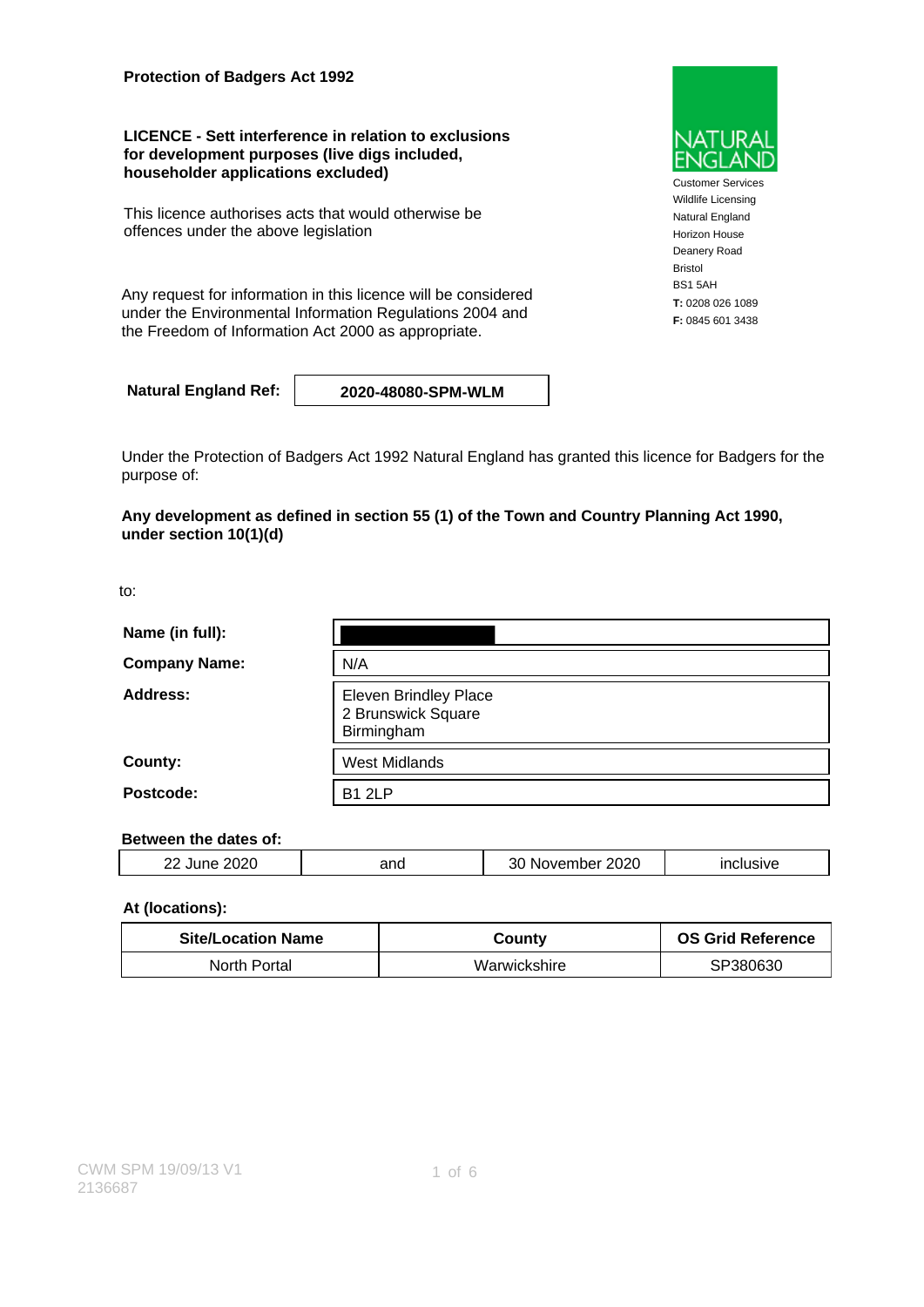**For the following species:**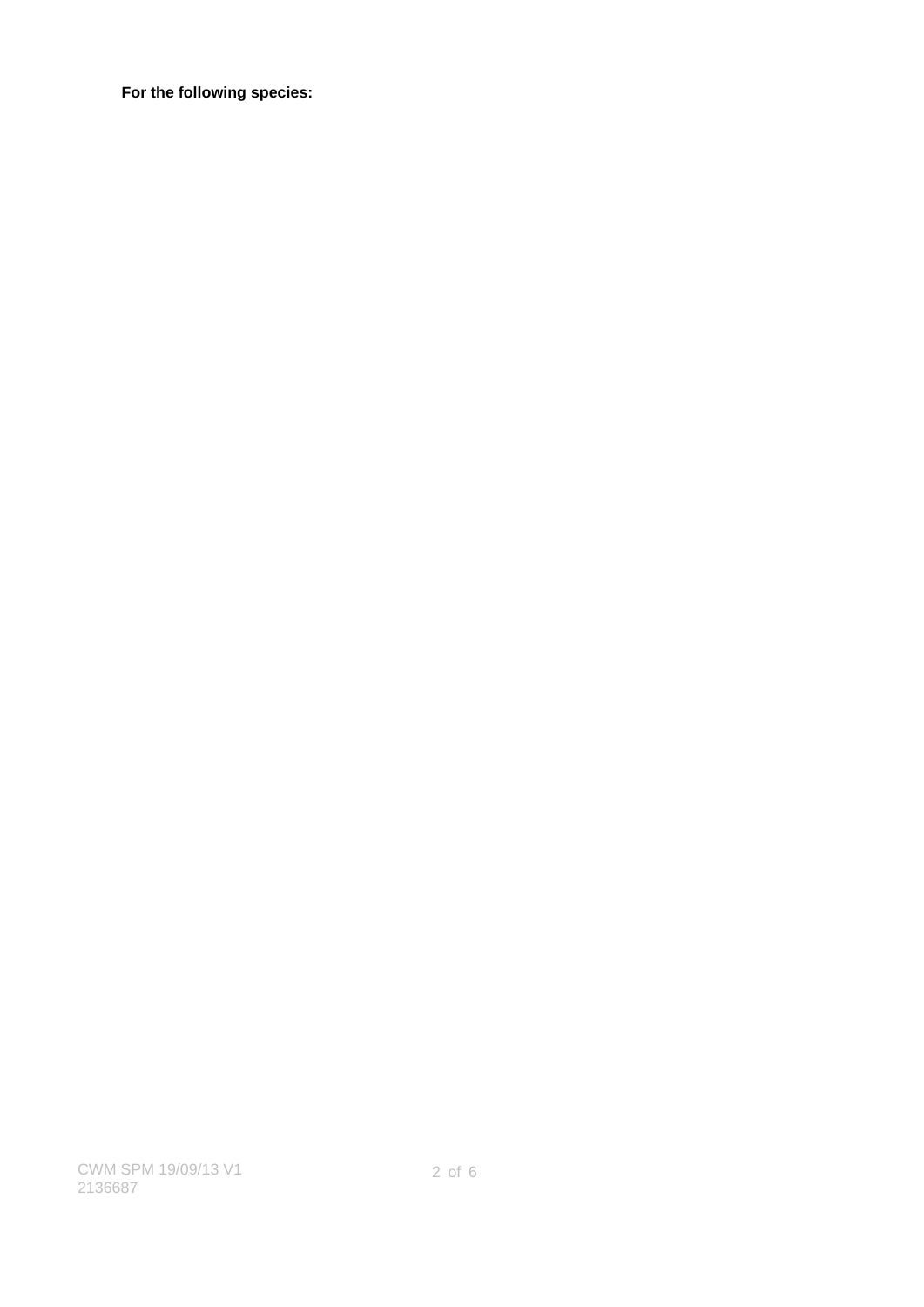| <b>Species Common</b><br><b>Name</b><br>(Taxonomic Name) | <b>Number</b> | <b>Activity</b>                          | <b>Method</b>                                                               | <b>Detailed Location</b> | <b>OS Grid</b><br><b>Reference</b> |
|----------------------------------------------------------|---------------|------------------------------------------|-----------------------------------------------------------------------------|--------------------------|------------------------------------|
| Badger<br>(Meles meles)                                  | N/A           | Interfere<br>with a<br>badger<br>set(s)  | Obstructing<br>sett<br>entrances by<br>means of<br>one-way<br>badger gates  |                          |                                    |
| <b>Badger</b><br>(Meles meles)                           | N/A           | Interfere<br>with a<br>badger<br>sett(s) | Obstructing<br>access to<br>sett<br>entrances by<br>blocking or<br>proofing |                          |                                    |
| Badger<br>(Meles meles)                                  | N/A           | Interfere<br>with a<br>badger<br>sett(s) | Damaging a<br>sett by hand<br>and<br>mechanical<br>mean                     |                          |                                    |
| Badger<br>(Meles meles)                                  | N/A           | Interfere<br>with a<br>badger<br>set(s)  | Destruction<br>of the vacant<br>sett by hand<br>and<br>mechanical<br>means  |                          |                                    |
| Badger<br>(Meles meles)                                  | N/A           | Interfere<br>with a<br>badger<br>sett(s) | Disturbance<br>of badgers                                                   |                          |                                    |
| Badger<br>(Meles meles)                                  | N/A           | Interfere<br>with a<br>badger<br>sett(s) | Obstructing<br>sett<br>entrances by<br>means of<br>one-way<br>badger gates  |                          |                                    |
| <b>Badger</b><br>(Meles meles)                           | N/A           | Interfere<br>with a<br>badger<br>set(s)  | Obstructing<br>access to<br>sett<br>entrances by<br>blocking or<br>proofing |                          |                                    |
| Badger<br>(Meles meles)                                  | N/A           | Interfere<br>with a<br>badger<br>set(s)  | Damaging a<br>sett by hand<br>and<br>mechanical<br>mean                     |                          |                                    |
| Badger<br>(Meles meles)                                  | N/A           | Interfere<br>with a<br>badger<br>sett(s) | Destruction<br>of the vacant<br>sett by hand<br>and<br>mechanical<br>means  |                          |                                    |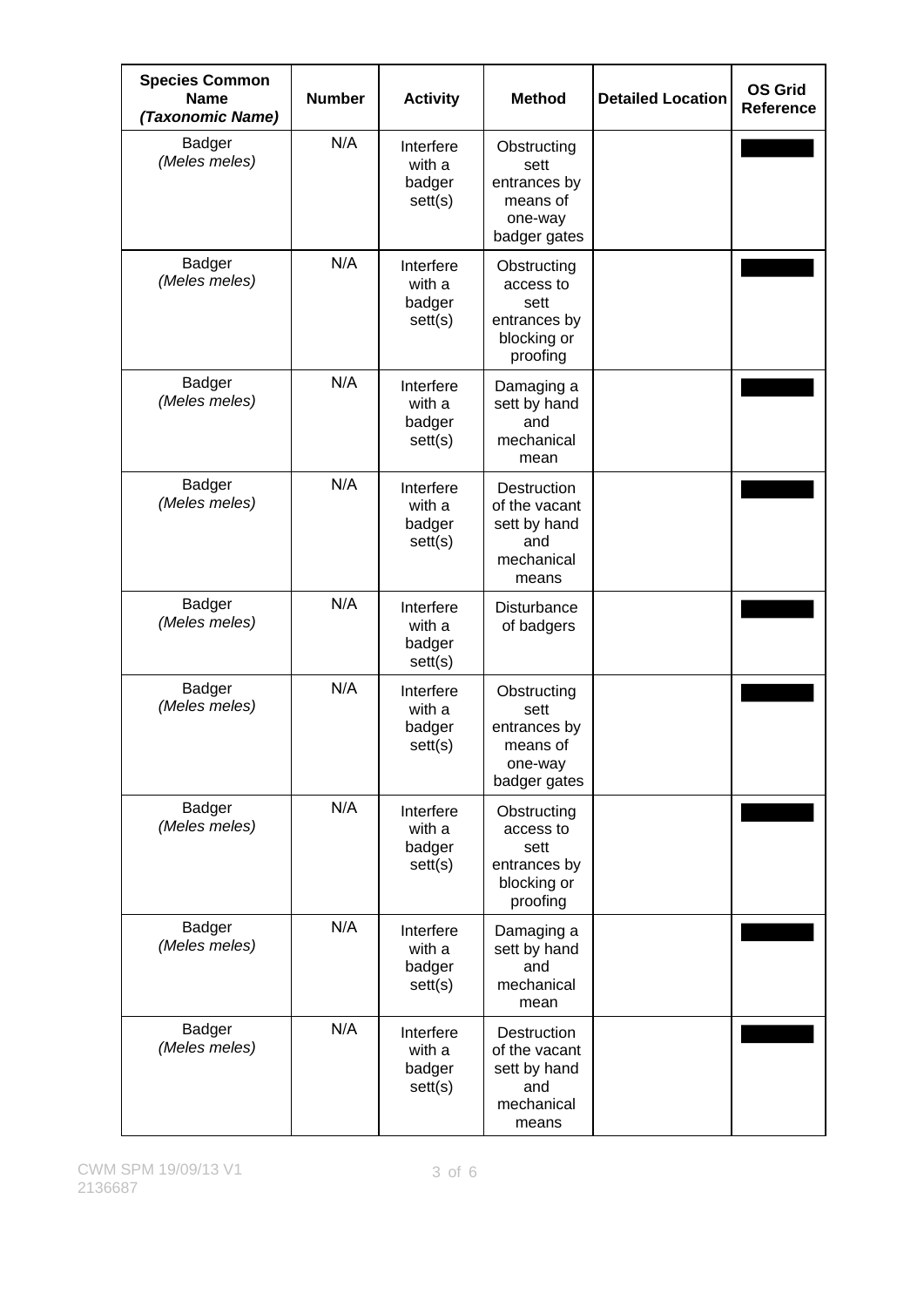| <b>Species Common</b><br><b>Name</b><br>(Taxonomic Name) | <b>Number</b> | <b>Activity</b>                         | <b>Method</b>             | <b>Detailed Location</b> | <b>OS Grid</b><br><b>Reference</b> |
|----------------------------------------------------------|---------------|-----------------------------------------|---------------------------|--------------------------|------------------------------------|
| Badger<br>(Meles meles)                                  | N/A           | Interfere<br>with a<br>badger<br>set(s) | Disturbance<br>of badgers |                          |                                    |

### **This licence is granted subject to the licensee, including servants and named agents, adhering to the conditions and notes specified below.**

**Signature: Date:** 20 June 2020

(for and on behalf of Natural England)

- **WARNING**
- **This licence authorises acts that would otherwise be offences under the Protection of Badgers Act 1992. Any departure from the conditions relating to this licence may be an offence under that legislation;**
- **This licence conveys no authority for actions prohibited by any other legislation;**
- **This licence can be modified or revoked at any time by Natural England, but this will not be done unless there are good reasons for doing so. The licence is likely to be revoked immediately if it is discovered that false information had been provided which resulted in the issue of the licence.**

# **LICENCE CONDITIONS**

- 1. These conditions apply to the licensee and any additional authorised person. The licensee and any additional authorised person(s) are responsible for ensuring that any licensed operations/ activities comply with all terms and conditions of the licence.
- 2. The licensee and additional authorised person(s) may employ assistants to work under their direct personal supervision.
- 3. The licensee and any additional authorised person(s) shall permit an officer of Natural England, accompanied by such persons as he/she considers necessary for the purpose, on production of his/her identification on demand, reasonable access to the site for monitoring purposes and to be present during any operations carried out under the authority of this licence for the purpose of ascertaining whether the conditions of this licence are being, or have been, complied with. The Licensee shall give all reasonable assistance to an officer of Natural England and any persons accompanying him/her.
- 4. This licence does not convey any right of entry upon land, and the landowner's/occupier's prior permission must be obtained, as necessary, before the licence is used.
- 5. The licensee and additional authorised person(s) are responsible for ensuring that all reasonable precautions are taken to ensure that unnecessary suffering of any animals covered by this licence is avoided.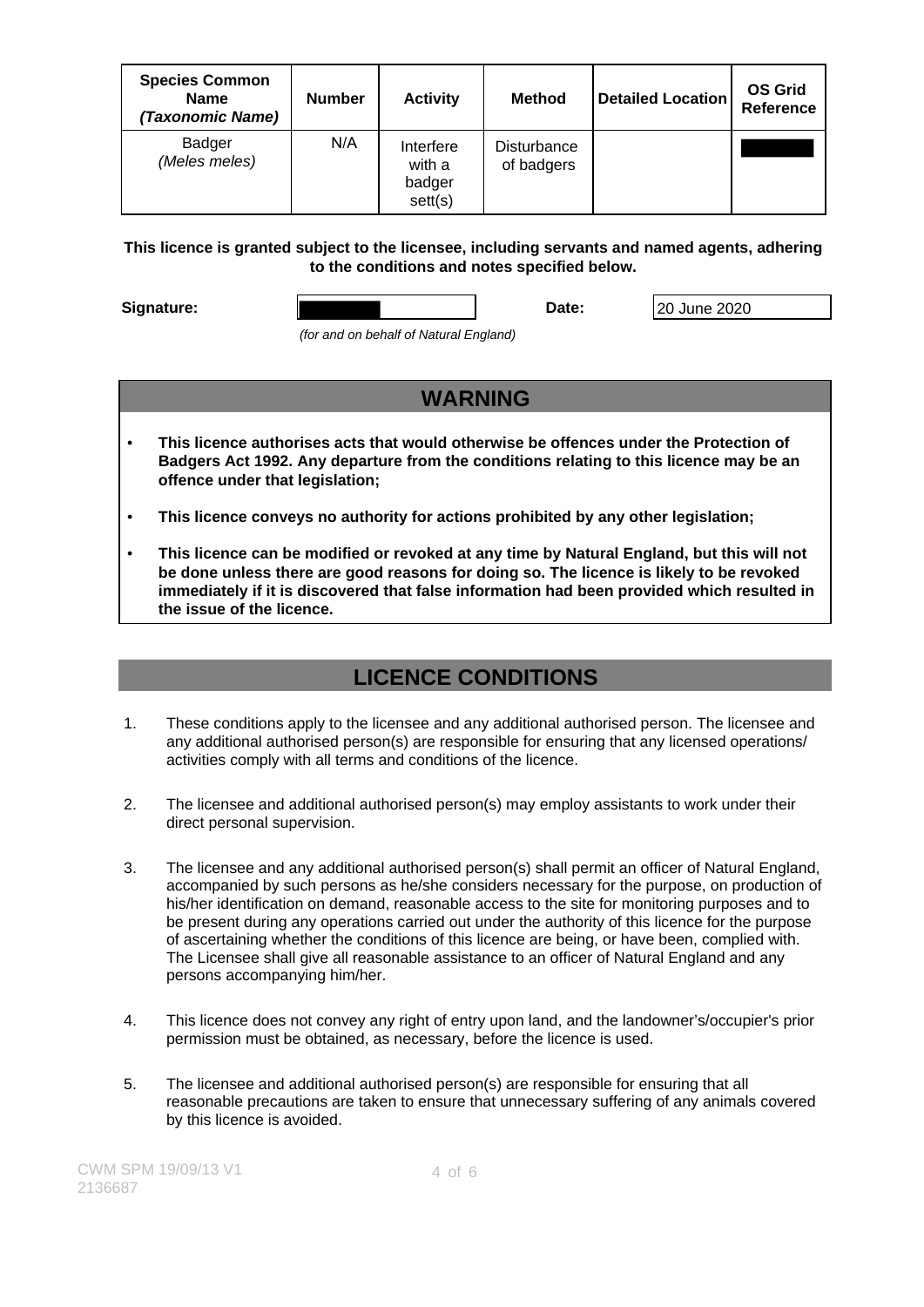## **LICENCE CONDITIONS**

- 6. A person authorised by the licensee shall provide him/her with such information as is within his/ her knowledge and is necessary for the Report, which the licensee is required to make to Natural England
- 7. The 'Report by licensee of action taken under licence' must be completed, even if no licensed action is taken. It must be sent to the Natural England office at the address shown on this licence, to arrive no later than 14 days (two weeks) after the expiry of the licence. Failure to make a report may result in the licence being revoked and/or any future applications being refused.

Additional condition(s):

AC01 - One-way badger gates, opening outwards must be securely installed in all sett entrances to allow badgers to exit from but not enter the sett.

AC02 - The sett must be visited at intervals of no more than three (3) days to inspect the gates to ensure that they open and close freely, and to check for signs of badgers having regained access to the sett.

AC03 - The badger gates must remain continuously in position for a minimum period of twenty-one (21) days following the last sign indicating possible access by badgers into the sett and until immediately before action is taken to close or destroy the sett.

AC04 - Un-gated entrances to tunnels which have been shown not to be occupied by badgers must be blocked or proofed against re-entry by badgers.

AC05 - Measures to exclude badgers must remain in place until immediately before sett destruction or proofing is carried out.

AC06 - All mitigation measures to be implemented as described in the method statement, HS2 North Portal Site Badger Licence – Method Statement (June 2020). Document Number: 1MC08-BBV-EV-MST-N001-TBC Approved 18/06/2020, and as agreed by email received from 19/06/2020.

## **NOTES**

- 1. Natural England checks compliance with licences and the attached conditions.
- 2. Amendments to the list of people authorised to act under this licence can be made by completing their details on line or by contacting Natural England. Additional authorised persons must not undertake licensable activities until their name is listed on a valid licence.
- 3. You are advised to carry a copy of this licence with you at all times whilst undertaking licensed activities.
- 4. The data required in your report includes information about: Species, Date of action, Action taken, Number, County, OS grid reference and Site name. You can also send additional information. The required format of the data return can been viewed on the Natural England website. Please note the information and format may have changed from previous years.